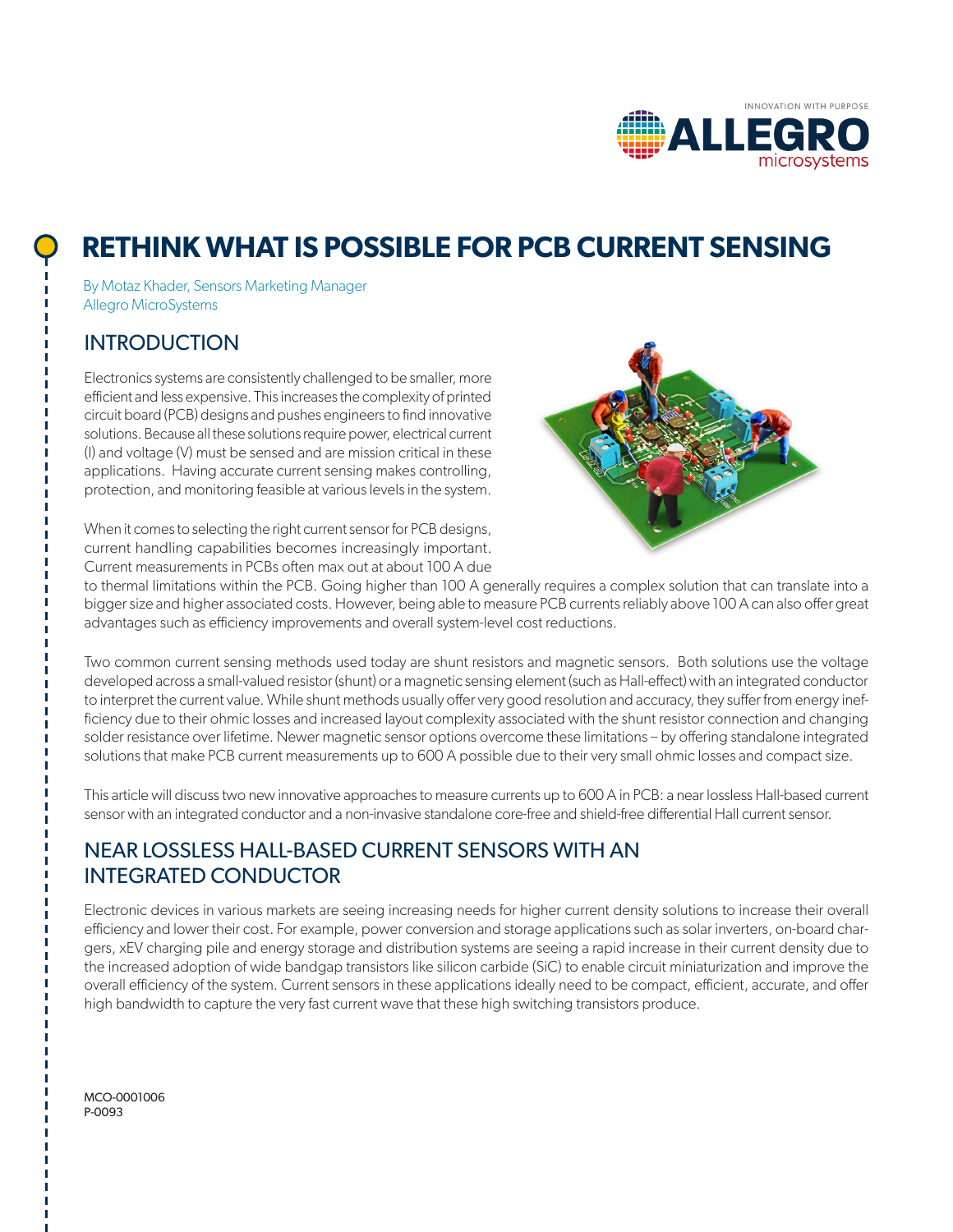There are two popular solutions to this challenge today – shunt resistor-based solutions and magnetic sensors. For magnetic sensor options, Allegro MicroSystems offers a broad range of very low resistance, highly integrated current sensor packages with different current and voltage handling capabilities. Existing shunt solutions require complex layout and circuit implementation to achieve high current and voltage levels and typically have higher resistance. In contrast, Allegro's current sensors are differentiated by their compact size and ease of use, as highlighted in Figure 1.



*Figure 1: Allegro's Integrated Conductor Package Offerings*

Recently, Allegro has introduced two new surface-mount package options that can measure currents up to 500 A. The first is a module-like custom package that can detect currents up to 500 A with very small resistance (100 µ $\Omega$ ), while providing excellent working isolation voltage rating — a 1350 V basic working voltage. Dubbed the "CB" package, this has an integrated internal ferromagnetic concentrator that directs field from the current-carrying trace into the sensitive plane of the Hall element. Figure 2 indicates the different components that come together to form the CB package. Current travelling through the leadframe creates a magnetic field directed by the concentrator into the IC. The signal pins exit the overmolded package for connections to external circuitry. The nature of Hall-effect-based current sensors allows for inherent isolation, as the current-carrying leadframe does not need to be electrically connected to the IC. Plastic mold compound within the CB package also insulates the IC and signals pins from the leadframe. The CB package has been certified to UL specification 60950.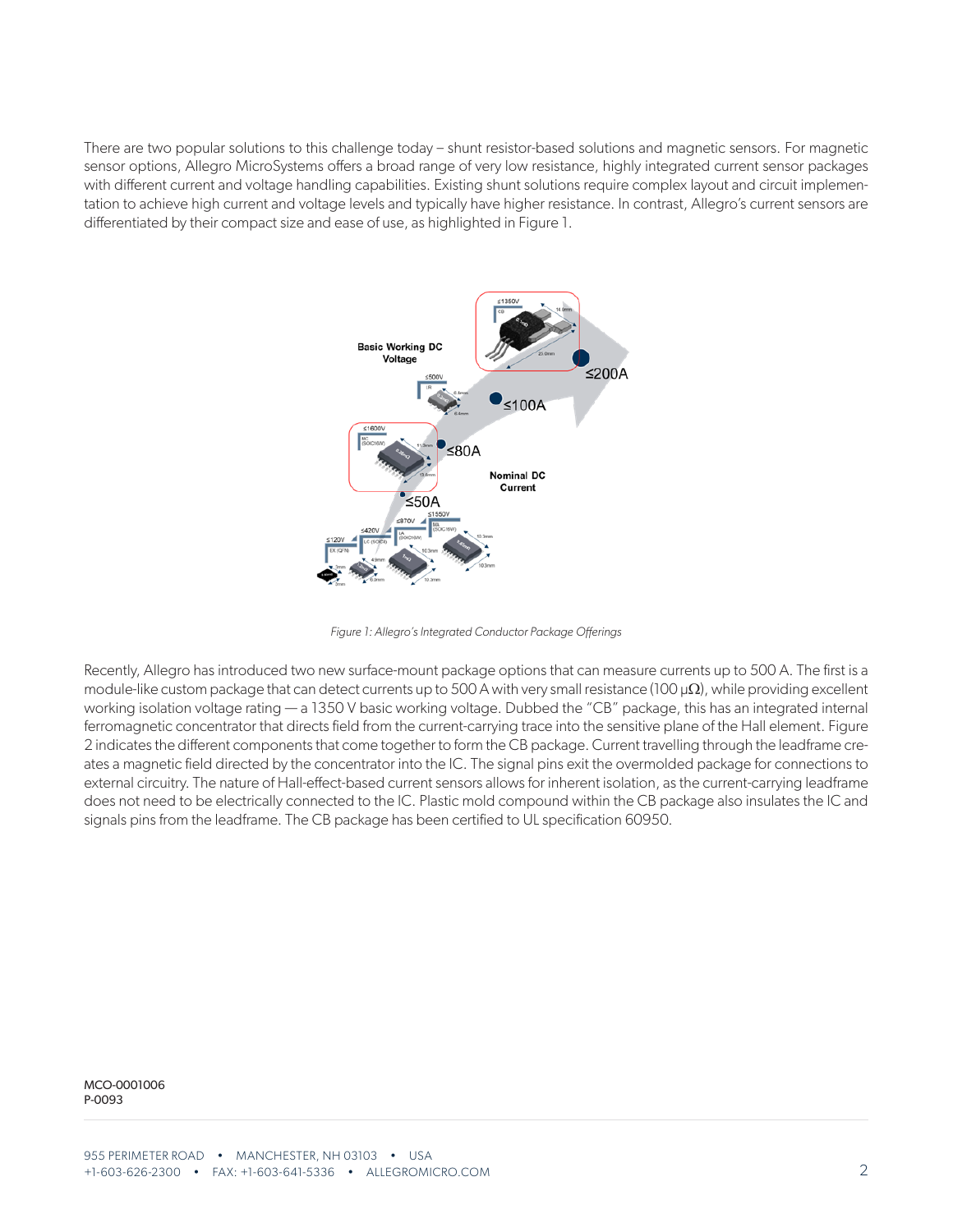

*Figure 2: CB Package Internal Structure*

This package is a unique solution for high-density PCB design that allows customers to shrink their overall size with a simple, easy-to-use current sensor compared to other expensive, bulkier, and more complicated solutions such as shunts or larger modules. More details about the thermal performance can be found in this app note. Other alternative high current density packages include Allegro's tiny  $(6.4 \times 6.4 \text{ mm}^2)$  custom LR package, which can handle up to 500 V DC working voltage and 100 A+ current. A third offering is the new custom SOIC16W (MC) package that has a thick leadframe that allow this package to pass 80 A+ while offering excellent 1600 V basic isolation voltage. Figure 3 highlights the different packages temperature rise as various continuous current levels.



*Figure 3: Integrated Conductor Packages Temperature Rise vs. Applied DC Current*

#### STANDALONE, NON-INVASIVE, CORE-FREE AND SHIELD-FREE CURRENT SENSORS

For applications that require non-invasive, high current density solutions, Allegro has recently introduced a new family of coreless current sensors, including the new ACS37610/12. This product family offers a true standalone solution for current measurement; these solutions enable designers to remove the cores and shields from their designs. These sensors measure currents up to 600 A flowing through a PCB with a typical accuracy of 1%. The differential Hall elements used to measure the magnetic field provide great immunity to stray magnetic fields without the need of a laminated shield required by competing solutions, which reduces the design size and bill of materials (BOM). See figure 4 for a basic overview of the principle of operation and implementation.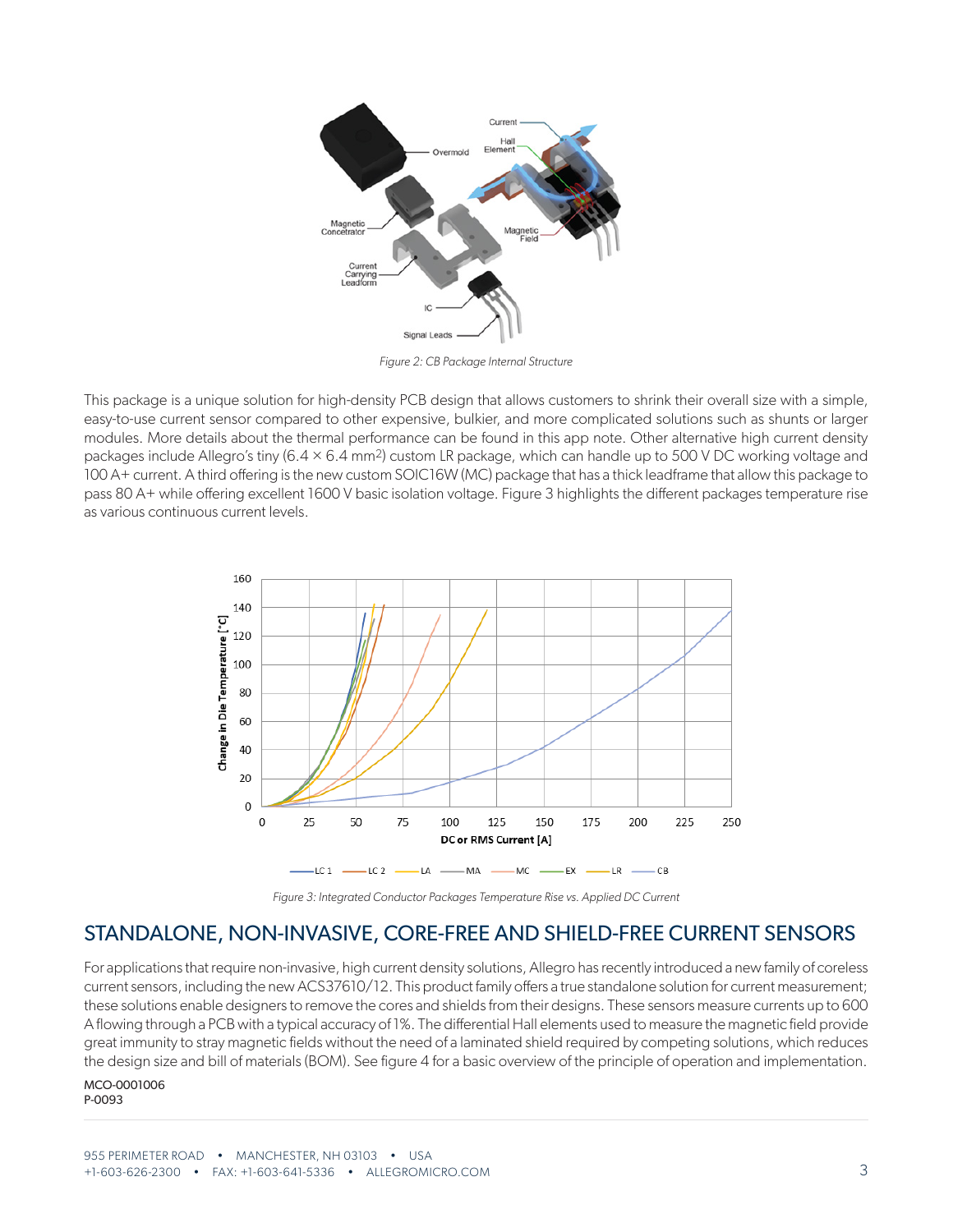

*Figure 4*

A typical application for such a solution is a traction inverter in electrical vehicles. During acceleration, hundreds of amps flow through the traction motor inverter. A precise measurement of such high currents is vital for safe operating performance. Engineers have traditionally relied on a low-hysteresis laminated core for such measurements—using three to six cores, depending on the number of phases in the motor.

The system coupling factor, which determines the current dynamic range, is determined by the sensitivity level of the ACS37610/12 and the PCB's metal trace. The needed modification to the current carrying traces adds very small resistance, ~50 µ $\Omega$ . This provides designers with a lot of manufacturing flexibility and the ability to easily increase the current sensing range at any phase of the design.

Eliminating the cores with the ACS37610/12 allows manufactures to reduce the space and weight of the inverters, thus increasing the efficiency of the electric vehicle. This non-invasive, contactless current sensor is designed to improve thermal efficiency relative to shunt solutions and is therefore ideal for reducing system energy consumption in 48 V e-motor platforms and high voltage inverters.

## **CONCLUSION**

With the advancement of electronic systems, the need for efficient, high current capable, efficient PCB current sensors is becoming more important than ever due to the critical role that current measurements play. With simple, easy to use surface-mount current sensors, Allegro's line of integrated conductor solutions addresses the market needs in terms of current and voltage isolation capabilities. Some market applications that these solutions add benefits to include, but are not limited to: solar inverters, on-board chargers (OBC), xEV charging piles, and energy storage and distribution systems like PDUs and UPS. For even more flexibility and increased power density such as in HV inverters and factory automation, designers may gravitate toward Allegro's new coreless current sensors for true standalone, lossless, non-invasive current measurement. Both of these solutions set new standards on what is possible for PCB current sensing, allowing system designers to achieve new levels of efficiency and power density.

**Originally published in Elektronik Industrie, Hüthig GmbH, April 2020, pp. 50-52. Used with permission. For portions not copyrighted by original publisher, Copyright ©2020, Allegro MicroSystems, LLC.**